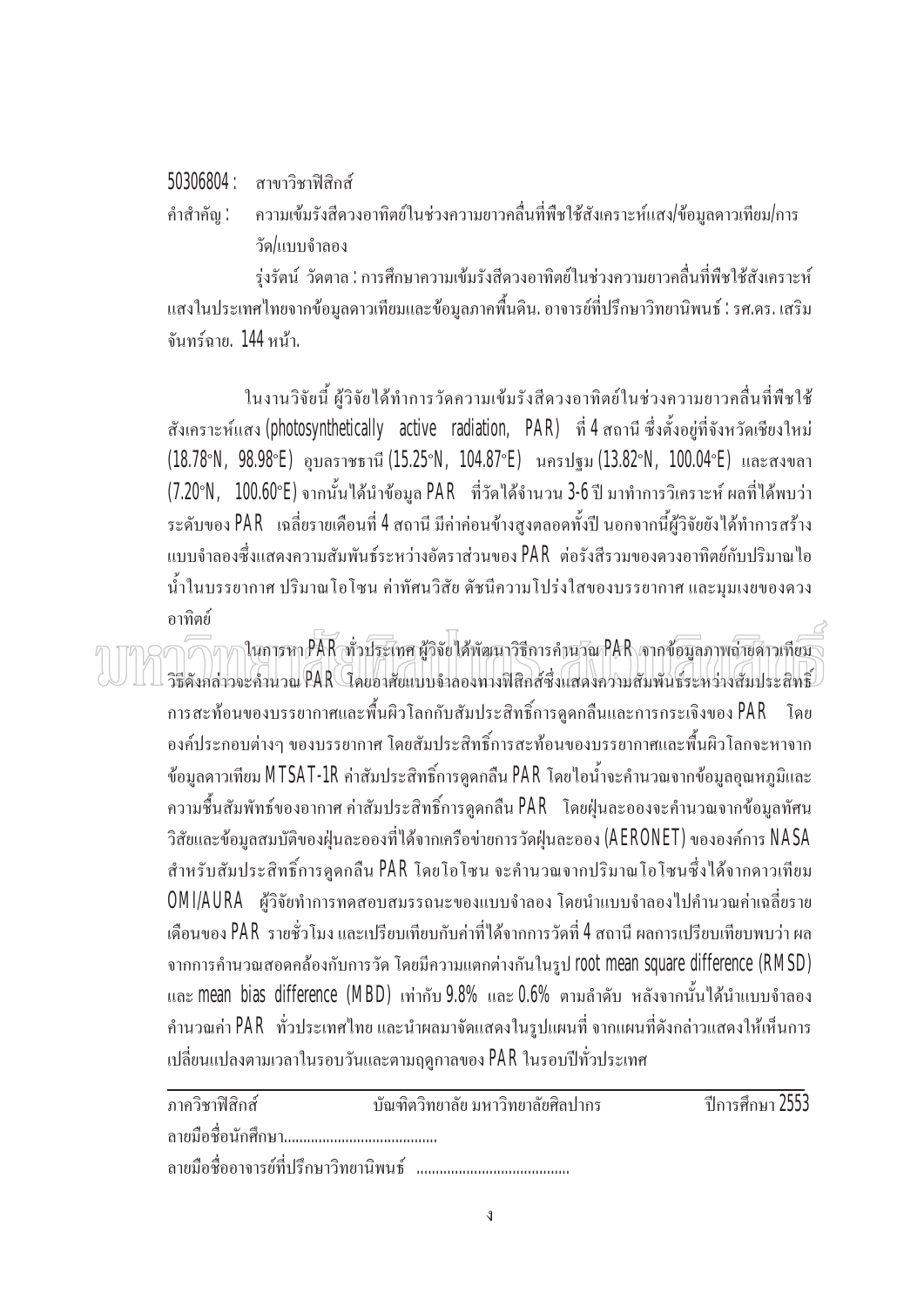50306804 : MAJOR : PHYSICS KEYWORD : PHOTOSYNTHETICALLY ACTIVE RADIATION / SATELLITE DATA / MEASUREMENT / MODEL

RUNGRAT WATTAN : A STUDY OF PHOTOSYNTHETICALLY ACTIVE RADIATION IN THAILAND FROM SATELLITE AND GROUND-BASED DATA. THESIS ADVISOR: ASSOC. PROF. SERM JANJAI, Ph.D. 144 pp.

 In this work, photosynthetically active radiation (PAR) was measured at four stations located at Chiang Mai (18.78 °N, 98.98 °E), Ubon Ratchathani (15.25 °N, 104.87 °E), Nakhon Pathom (13.82 °N, 100.04 °E) and Songkhla (7.20 °N, 100.60 °E). PAR data for the periods of 3-6 years collected at these stations were analysed. It is found that the levels of monthly PAR at the four stations are relatively high year round. Models relating the ratio of PAR to global radiation with precipitable water, total column ozone, visibility, clearness index and solar elevation angle were also proposed.

In order to obtain PAR over the country, a method for the estimation of PAR from geostationary satellite data was developed. The method is based on a physical model relating earth-atmospheric albedo derived from satellite data to the absorption and scattering coefficients of various atmospheric constituents. The earth-atmospheric albedo was obtained from the MTSAT-1R satellite. The absorption of PAR by water vapour was computed from the ambient temperature and relative humidity. The absorption of PAR by aerosols was estimated by using the visibility data and aerosol optical properties obtained from the Aerosol Robotic Network (AERONET) of NASA in this region. The total column ozone from the OMI/AURA satellite was used for the estimation of the absorption of PAR by ozone. The model was validated against the monthly average hourly PAR from measurements at the four stations. The values of the monthly average hourly PAR estimated from the model and those obtained from the measurement were in good agreement, with the root mean square difference (RMSD) and mean bias difference (MBD) of 9.8% and 0.6%, respectively. After the validation, the model was employed to estimate the monthly average hourly PAR over Thailand. Values of the monthly average hourly PAR were presented as maps showing the geographical distribution of PAR. These maps reveal the diurnal and seasonal variation of PAR over the country.

| Department of Physics | Graduate School, Silpakorn University |  |
|-----------------------|---------------------------------------|--|
|                       |                                       |  |
|                       |                                       |  |

Academic Year 2010